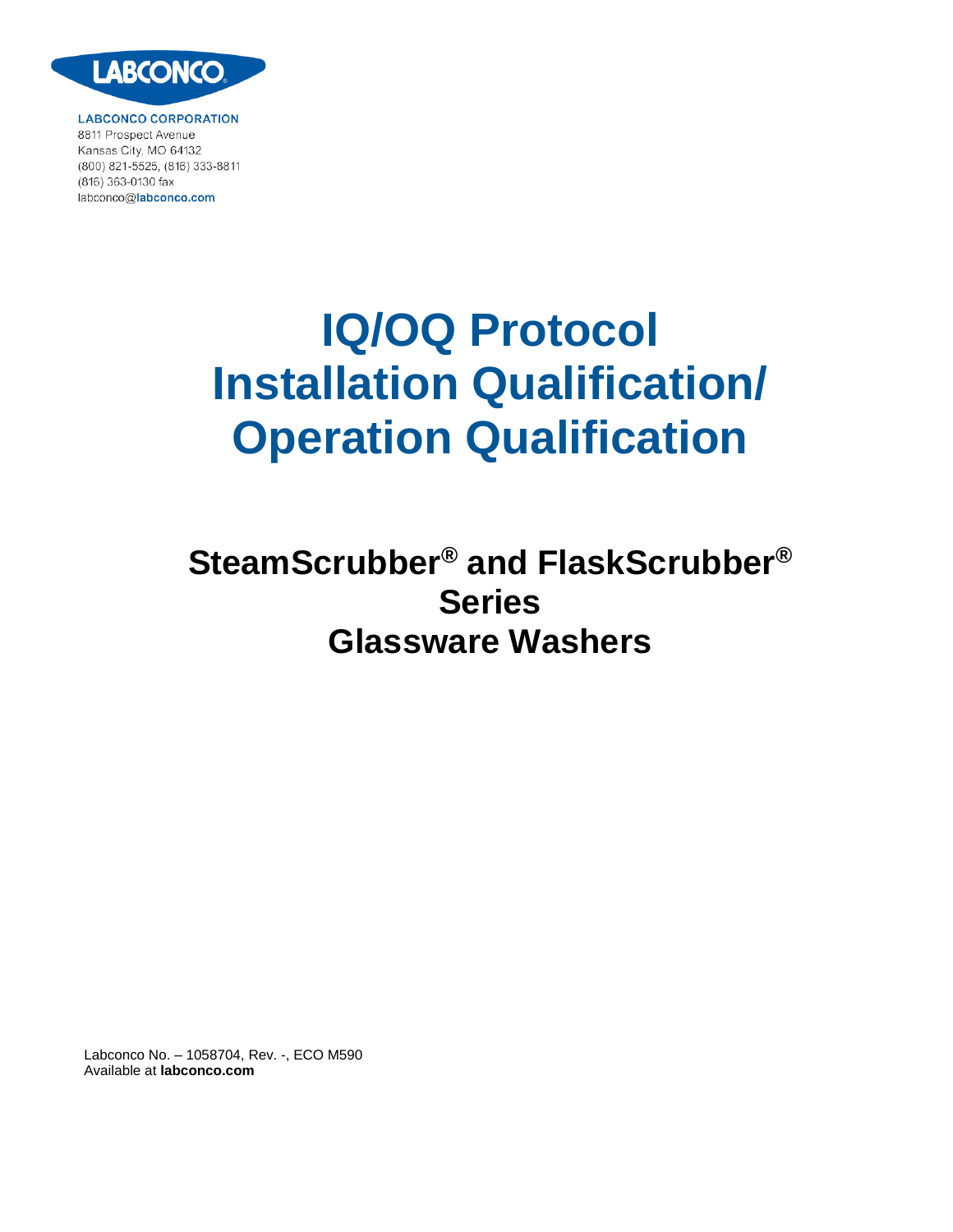### **Purpose and Scope IQ and OQ**

This Qualification Protocol is solely intended to be used with Labconco SteamScrubber® and FlaskScrubber® Series Laboratory Glassware Washers, which are new or relocated.

#### **SteamScrubber Models: 4010010xx, 4011010xx, 402001xx, 4021010xx FlaskScrubber Models: 4110010xx, 4111010xx, 4120010xx, 4121010xx**

It is written to assist the end-user in validation of predetermined specifications. The protocol begins with planning the site for the piece of equipment and therefore is of value prior to receipt of delivery.

The use of this document does not replace the need for the SteamScrubber and FlaskScrubber Series Washer User's Manual (#4676800). Information within the User's Manual is required to complete this IQ/OQ Protocol.

### **Responsibilities**

**End-User** – The ultimate user or otherwise appointed personnel in the lab is responsible to ensure the SteamScrubber or FlaskScrubber washer is installed and operating properly. This document can assist in that validation. This document cannot however anticipate every application or unique situation encountered with the installation and operation. It is therefore essential that users, lab managers and safety officers work together to broaden the scope of this document through careful forethought.

**End-User Employer** – The employer is responsible for supporting the validation through adequate resources and training. The organization shall also ensure the validation process has been fully carried out prior to applying the washer. Records should be stored in a safe, easily retrievable location. The location of the washer and required validation should be included in the company's quality system.

**Installer** – A qualified technician should perform the installation per the User's Manual. If the manual has been misplaced, copies can be obtained from the manufacturer or down loaded from their website, www.labconco.com

**Manufacturer** – Labconco Corporation, certified ISO-9001, is responsible to fully test each Vantage Series washer prior to shipment. The manufacturer must retain these records. Labconco's staff of Product Service Representatives and Product Specialists can assist with information on the purchase, delivery and installation. Labconco is not responsible for the actual installation or validation processes.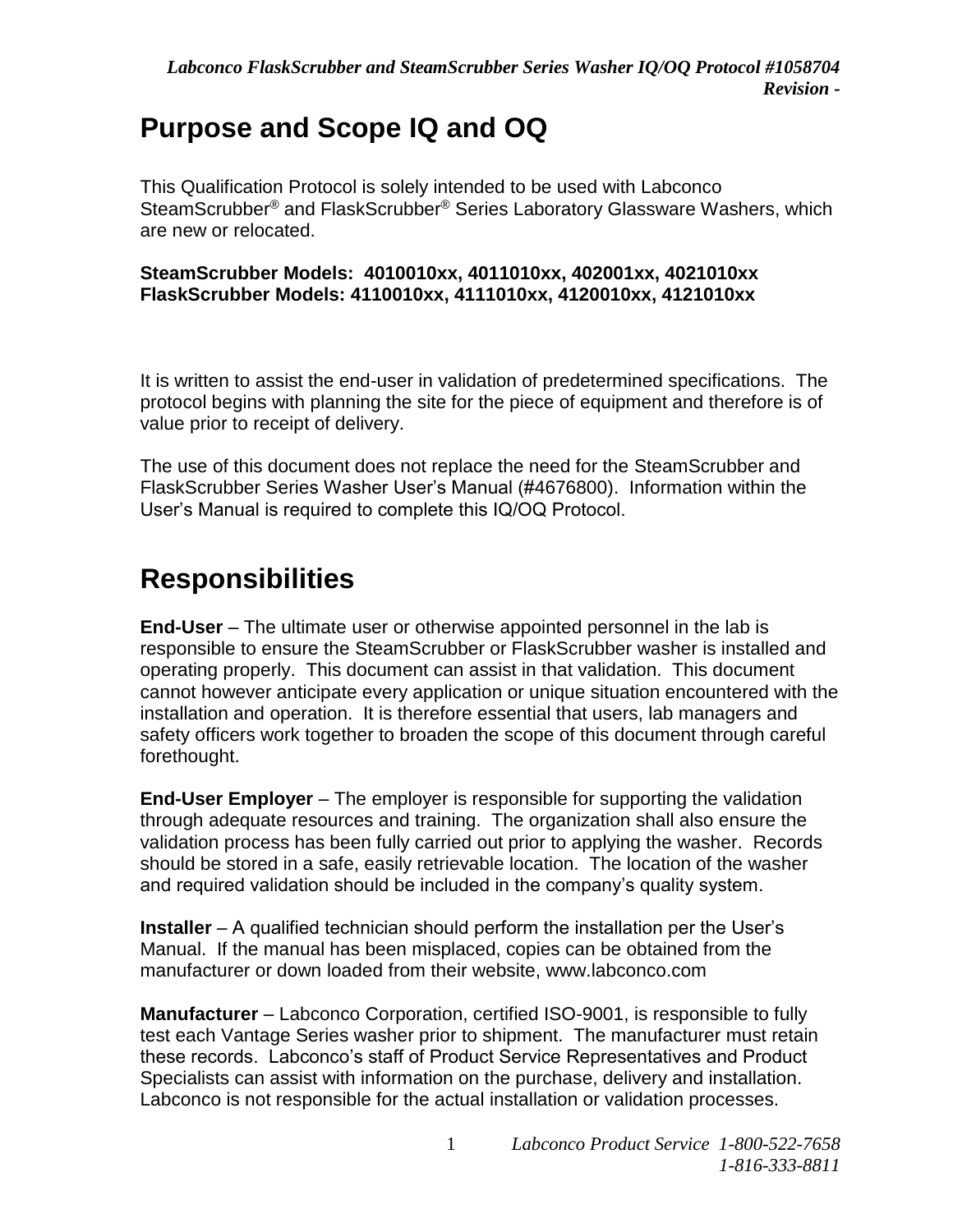## **Performance Qualification**

Once the washer has been checked for proper installation and operation, its performance may be validated. Labconco cannot recommend specific procedures to do this. The performance validation should be designed to meet the specifications and accuracy required of the application.

In general this requires establishing acceptance criteria, making several runs and testing the results with calibrated equipment and qualified personnel.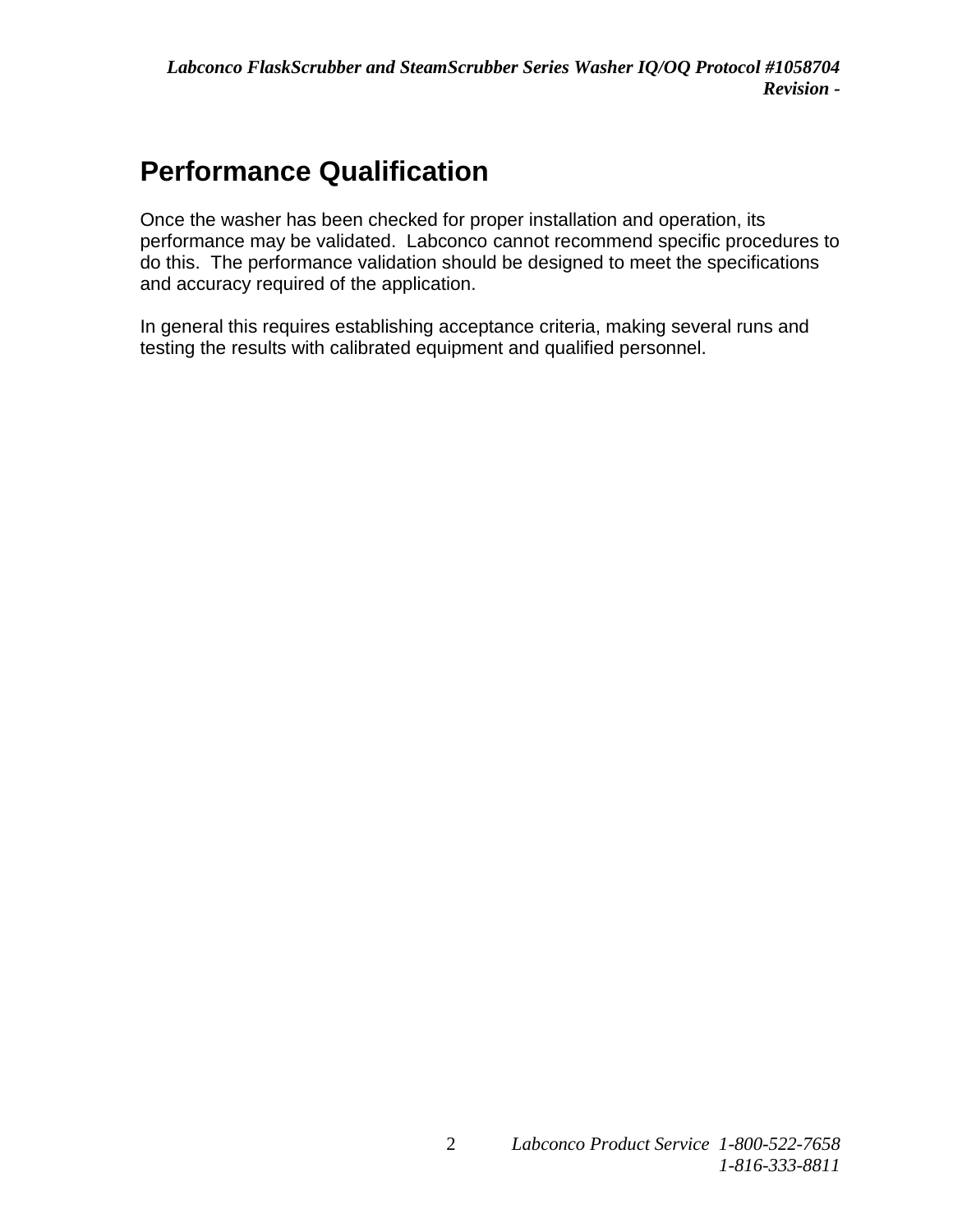| <b>Step</b>    | <b>Description</b>              | <b>Specification or Acceptance Criteria</b>                                                                                                                                                                                         |            | <b>Result</b> |
|----------------|---------------------------------|-------------------------------------------------------------------------------------------------------------------------------------------------------------------------------------------------------------------------------------|------------|---------------|
|                |                                 |                                                                                                                                                                                                                                     | <b>YES</b> | <b>NO</b>     |
| $\mathbf 1$    | <b>Site</b><br><b>Planning</b>  |                                                                                                                                                                                                                                     |            |               |
| 1a             | Space<br>Requirements           | Refer to Appendix B in User's Manual. Has<br>adequate floor space been provided for<br>placement of the cabinet?                                                                                                                    | Y          | N             |
|                |                                 | Is there proper clearance for the washer if<br>installed undercounter?                                                                                                                                                              | Y<br>N/A   | N             |
| 1 <sub>b</sub> | <b>Local Codes</b>              | Are there any unique local codes with<br>regard to electrical or plumbing<br>connections to be considered prior to<br>installation?                                                                                                 | Y          | N             |
| 1 <sub>c</sub> | Plumbing<br>Requirements        | Is there an adequate supply of hot water<br>near the proposed installation site?                                                                                                                                                    | Y          | N             |
|                |                                 | Can the washer be connected into the<br>building's drain plumbing where proposed?                                                                                                                                                   | Y          | N             |
|                |                                 | Have accommodations been considered for<br>connection to a purified water source?                                                                                                                                                   | Y<br>N/A   | N             |
|                |                                 | If connecting to a purified water source, will<br>there be sufficient rate and volume?                                                                                                                                              | Y<br>N/A   | N             |
|                |                                 | Has the heating and cooling load been<br>considered in the planning? (Refer to<br>Appendix C of User's Manual)                                                                                                                      | Y          | N             |
| 1 <sub>d</sub> | Electrical<br>Service           | Refer to the User's Manual for electrical<br>requirements. Are services available for<br>the washer to be connected to a dedicated<br>circuit of adequate size and proper<br>voltage?                                               | Y          | N             |
| 1e             | <b>Delivery</b><br>Requirements | If the washer has not been delivered, have<br>arrangements been made with the facility<br>or delivery agent to have equipment<br>capable of gently handling a packaged skid<br>of this size and weight? (Refer to User's<br>Manual) | Y          | N             |

# **A. Installation Qualification**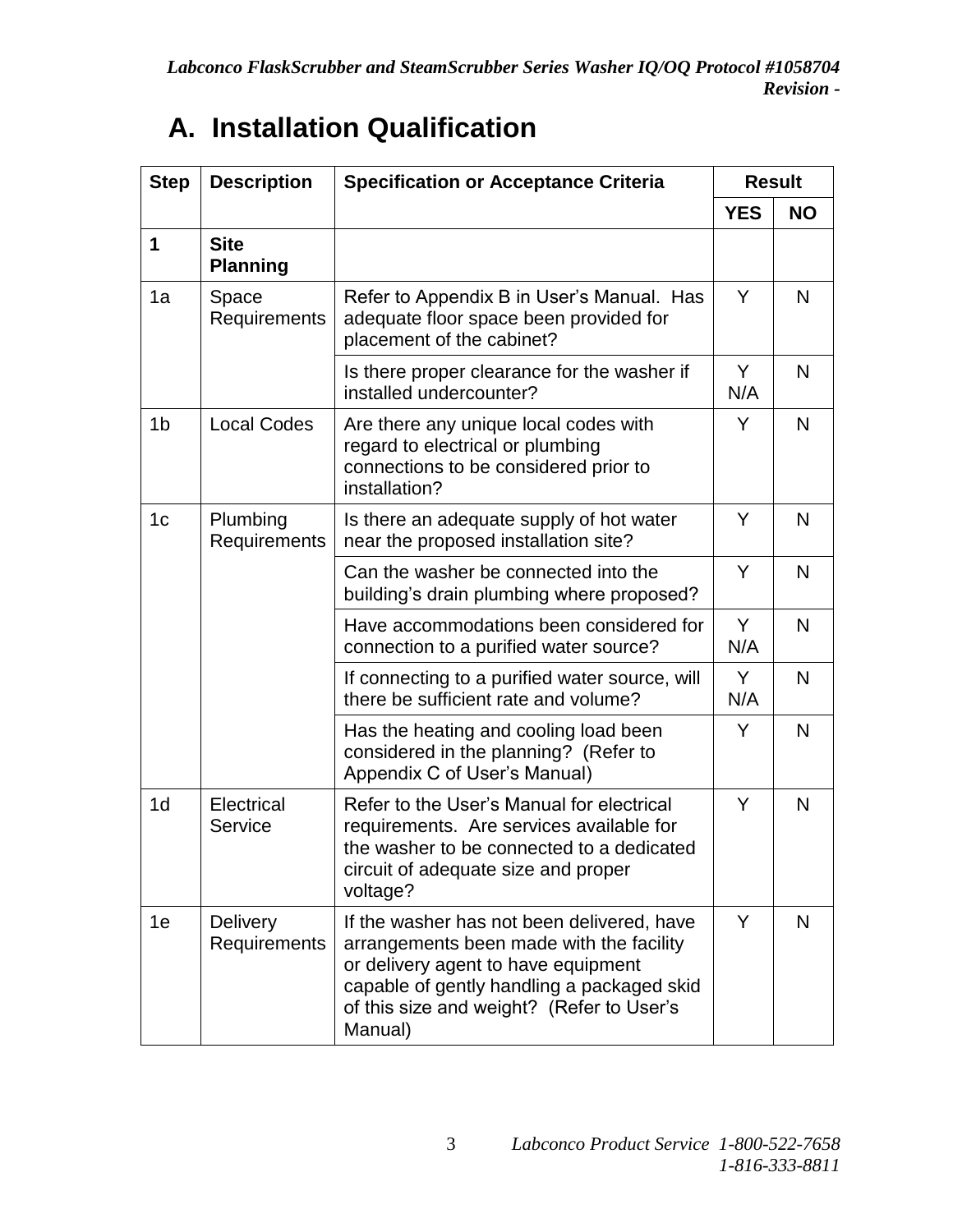| $\overline{2}$ | <b>Prior to</b><br><b>Operation</b> |                                                                                                                                                                                            |          |   |
|----------------|-------------------------------------|--------------------------------------------------------------------------------------------------------------------------------------------------------------------------------------------|----------|---|
| 2a             | Damage<br>Claims                    | Has the washer been inspected for any<br>signs of damage that may have occurred<br>while in transit or within the building?<br>(keep packaging materials until inspection<br>is complete.) | Y        | N |
|                |                                     | If damaged, refer to the User's Manual for<br>information on shipping damage claims.                                                                                                       |          |   |
| 2 <sub>b</sub> | Set Up                              | Have the washer's leveling feet been<br>installed?                                                                                                                                         | Y        | N |
|                |                                     | The washer in its final site has been<br>leveled and the door opens and closes with<br>minimal interference to the sides of the<br>tank?                                                   | Y<br>N/A | N |
|                |                                     | If an undercounter installation, has it been<br>secured to the underside of the countertop<br>for stability when the door is open?                                                         | Y<br>N/A | N |
| 2c             | Plumbing                            | Has hot water been plumbed to the washer<br>and checked for leaks?                                                                                                                         | Y        | N |
|                |                                     | If desired, has a purified water source been<br>plumbed? (Or, will the purified rinse come<br>from a portable container?)                                                                  | Y<br>N/A | N |
| 2d             | <b>Drain</b><br>Connection          | Has the drain hose been installed as<br>detailed in the User's Manual and is it<br>connected to the building's drain system?                                                               | Y        | N |
|                |                                     | Does the drain hose have an air gap to<br>prevent backflow into the washer?                                                                                                                | Y        | N |
| 2e             | Electrical<br>Connections           | Has the unit been connected to a dedicated<br>grounded circuit of appropriate size?                                                                                                        | Y        | N |
| 2f             | Set Up<br>Controller                | Refer to the User's Manual to perform the<br>following steps.                                                                                                                              |          |   |
|                | Temperature<br><b>Units</b>         | Are the displayed temperature units the<br>desired units?                                                                                                                                  | Y        | N |
| 2g             | DI Pump                             | If pure water will be used for rinse cycles, is<br>the DI pump enabled?                                                                                                                    | Y        | N |
|                |                                     |                                                                                                                                                                                            | N/A      |   |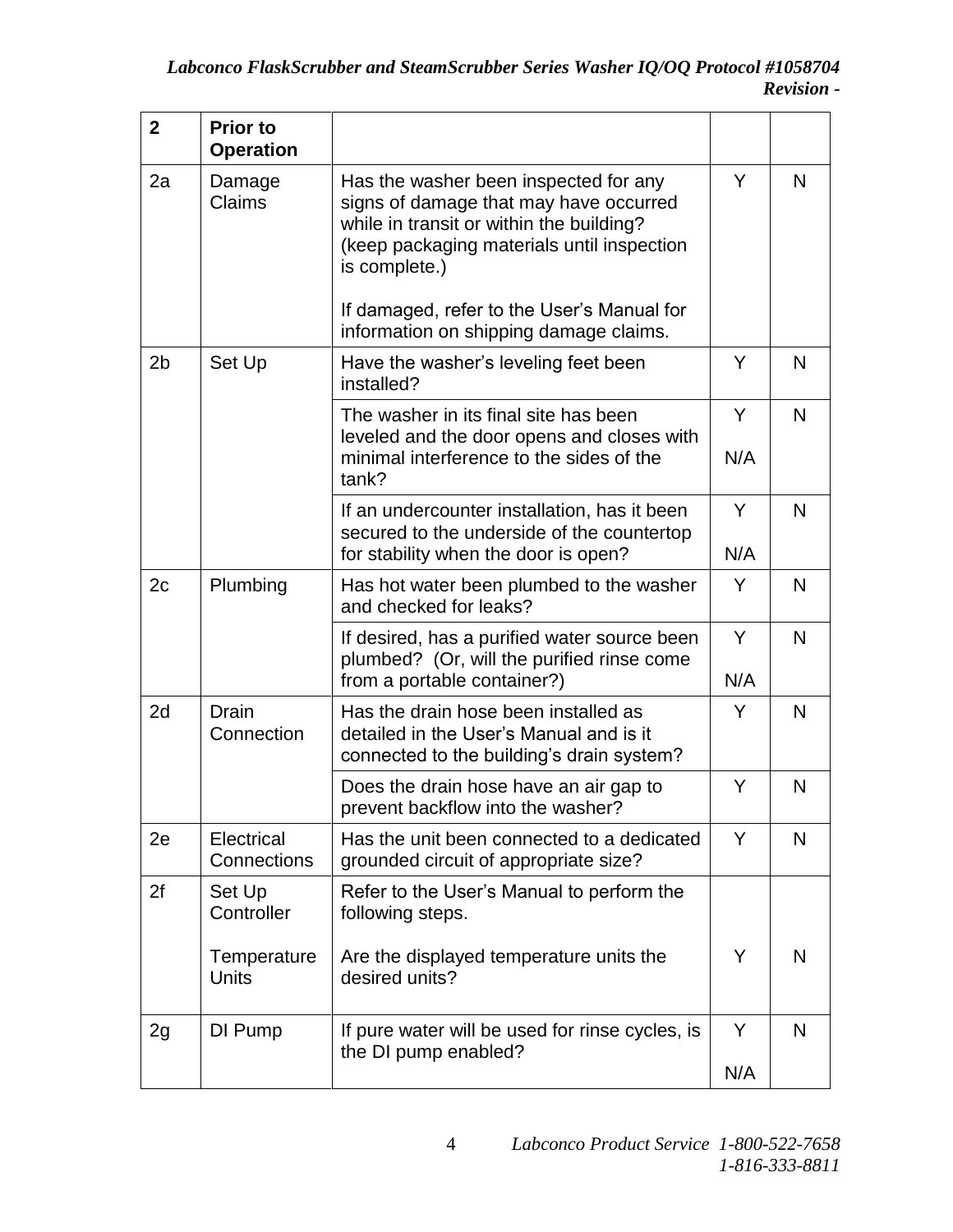| 2h             | Light                                            | If the washer has a window, do you want<br>the light to be ON when the washer is<br>operating? Is the displayed selection<br>correct?<br>Go to Accessories to turn light off.                                                                                                                                                                                                               | Y<br>N/A | N |
|----------------|--------------------------------------------------|---------------------------------------------------------------------------------------------------------------------------------------------------------------------------------------------------------------------------------------------------------------------------------------------------------------------------------------------------------------------------------------------|----------|---|
| 2i             | Run<br>Diagnostics<br>Test:<br><b>Water Fill</b> | Refer to the User's Manual to perform this<br>diagnostic test in the following steps. With<br>water and power to the washer connected,<br>close the detergent cup and start the<br>diagnostic mode.<br>Does hot tap water enter the washer when                                                                                                                                             | Y        | N |
|                |                                                  | you preform Fill All the Way (FATW)?<br>(Listen for water flow.)                                                                                                                                                                                                                                                                                                                            |          |   |
| 2j             | <b>Tap Water</b><br>Temperature                  | Verify the tap water temperature entering<br>the washer is at least $120^{\circ}F$ ? (49 °C)<br>Measured with what?                                                                                                                                                                                                                                                                         | Y        | N |
| 2k             | Pure Water/<br><b>Fill Level</b>                 | If pure water will be used, perform Pure Fill<br>All The Way (PFATW) and allow pure<br>water to enter the washer until it<br>automatically shuts off.<br>If pure water will not be used, allow tap<br>water to enter the washer until it<br>automatically shuts off.<br>Open the door and verify that the washer<br>filled to the proper level.<br>Does the water contact the bottom of the | Y        | N |
|                |                                                  | heater/heaters?<br>Is the water below the top of the<br>heater/heaters?                                                                                                                                                                                                                                                                                                                     | Y        | N |
| 2 <sup>1</sup> | Wash Pump1                                       | Does the main washer pump activate when<br>Wash Pump 1 test is ran? (Listen for the<br>water spray on the inside of the washer.)                                                                                                                                                                                                                                                            | Y        | N |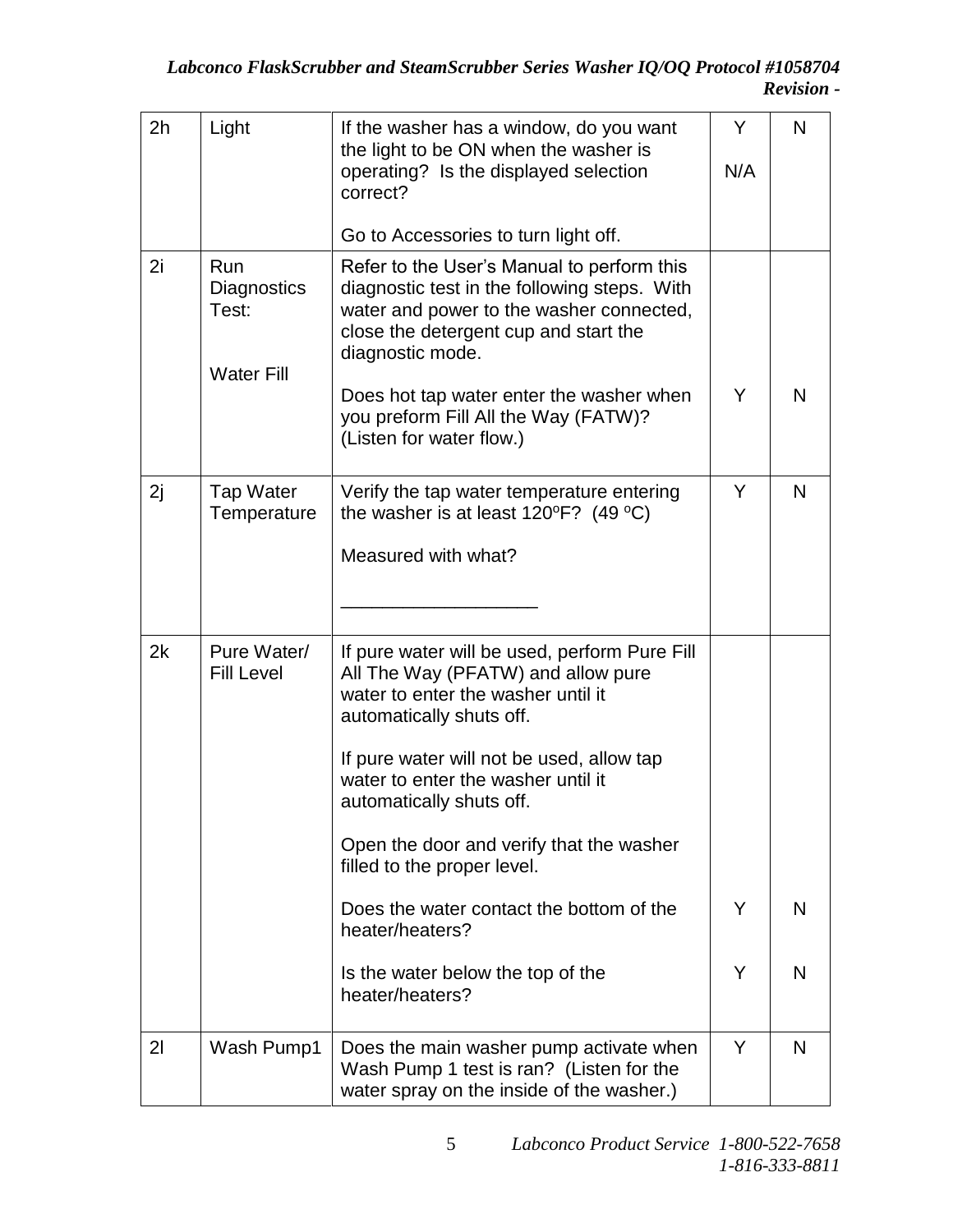| 2m             | Detergent<br>Cup                          | Does the detergent cup door open when<br>Detergent Cup test is ran?                                                                                                                                                            | Y        |   |
|----------------|-------------------------------------------|--------------------------------------------------------------------------------------------------------------------------------------------------------------------------------------------------------------------------------|----------|---|
| 2n             | Heater                                    | Does the heater/heaters heat up when<br>Heater 1 and Heater 2&3 tests are ran?                                                                                                                                                 | Y        | N |
| 2 <sub>o</sub> | Drain Pump                                | Does the tank drain when the Drain All The<br>Way (DATW) test is ran? (Listen for a<br>change in the sound of the draining water<br>to indicate draining is complete. DATW will<br>run for approx. 3 minutes or until stopped. | Y        | N |
| 2p             | <b>Blower</b>                             | Does the dry blower come on when Dry<br>Blower 1 test is ran?                                                                                                                                                                  | Y        | N |
| 2q             | Liquid<br>Detergent<br><b>Pump Option</b> | Does the detergent pump come on when<br>Detergent Pump 1 test is ran?<br>Note: If the volume to be dispensed needs<br>to be verified, a wash cycle needs to be run<br>after this series of tests.                              | Y<br>N/A | N |
| 2r             | Light                                     | For washers with a window only. Does the<br>light come on when LED Light test is ran?                                                                                                                                          | Y<br>N/A | N |
| 2s             | Cooling Fan                               | Does the cooling fan come on when<br>Electronic Cooling Fan test is ran?                                                                                                                                                       | Y        | N |
| 2t             | <b>Rinse Aid</b><br>Pump                  | Does the rinse aid pump come on when<br>Rinse Aid Pump 1 test is ran?<br>Note: If the volume dispensed needs to be<br>verified, a wash cycle needs to be run.                                                                  | Y<br>N/A | N |
| 2u             | Door Latch                                | With the door shut, does the door latch<br>actuate when Door Latch test is ran?<br>Verify that the overfill sensor turns the<br>water off before water overflows out of the<br>washer.                                         | Y        | N |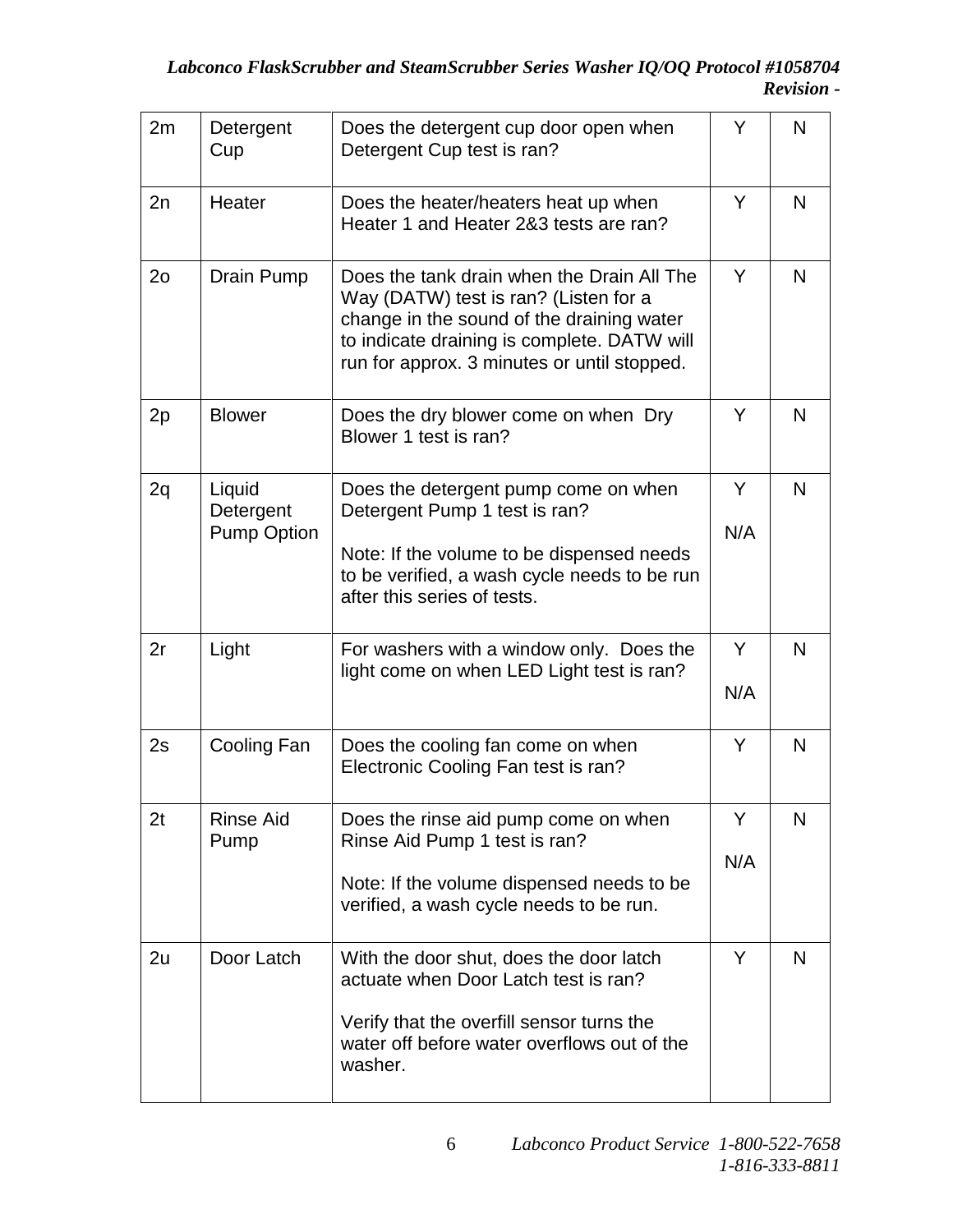| 2v | Optional<br>Detergent<br>Dispense<br>Pump        | The detergent pump operation was verified<br>earlier. The dispense volume can be<br>verified by following the following<br>procedure.                                                                                                         | Y<br>N/A | N |
|----|--------------------------------------------------|-----------------------------------------------------------------------------------------------------------------------------------------------------------------------------------------------------------------------------------------------|----------|---|
|    |                                                  | Remove the 1 gallon detergent jug and<br>replace with a graduated cylinder filled with<br>water. Run the LIQUID DETERGENT<br>PUMP diagnostics letting the pump run for<br>about 1 minute. Record the volume of<br>water left in the graduate. |          |   |
|    |                                                  | Select the "GLASS" wash cycle. The<br>detergent dispense is set to 20 ml. Start<br>the cycle. The after the Wash 1 fill water in<br>the graduate should be 16/26 ml less than<br>at the start.                                                |          |   |
|    |                                                  | Programed setting ________                                                                                                                                                                                                                    |          |   |
|    |                                                  | Total Volume Dispensed _                                                                                                                                                                                                                      |          |   |
| 2w | Optional<br><b>Rinse Aid</b><br>Dispense<br>Pump | Remove the container and replace with a<br>graduated cylinder of water. Run the<br>RINSE AID PUMP diagnostics letting the<br>pump run for at least 1 minute. Record the<br>volume of water left in the graduate.                              | Y<br>N/A | N |
|    |                                                  | Select the "GLASS" wash cycle. The rinse<br>aid dispense is set to 4 ml. Start the cycle.<br>After the Rinse 1 fill water in the graduate<br>should be 2/6 ml less than at the start.                                                         |          |   |
|    |                                                  | Programed setting                                                                                                                                                                                                                             |          |   |
|    |                                                  | Total Volume Dispensed _________                                                                                                                                                                                                              |          |   |
| 2x | <b>Tap Water</b><br><b>Flow Rate</b>             | The fill level was verified earlier, however<br>the flow rate of water entering must be at<br>least 1.25 gal/min, (4.7 L/min).                                                                                                                | Y        | N |
|    |                                                  | Start the "GLASS" wash cycle. Note the<br>time it takes for the filling tap water to stop.<br>Is this time less than 2.8 minutes?                                                                                                             |          |   |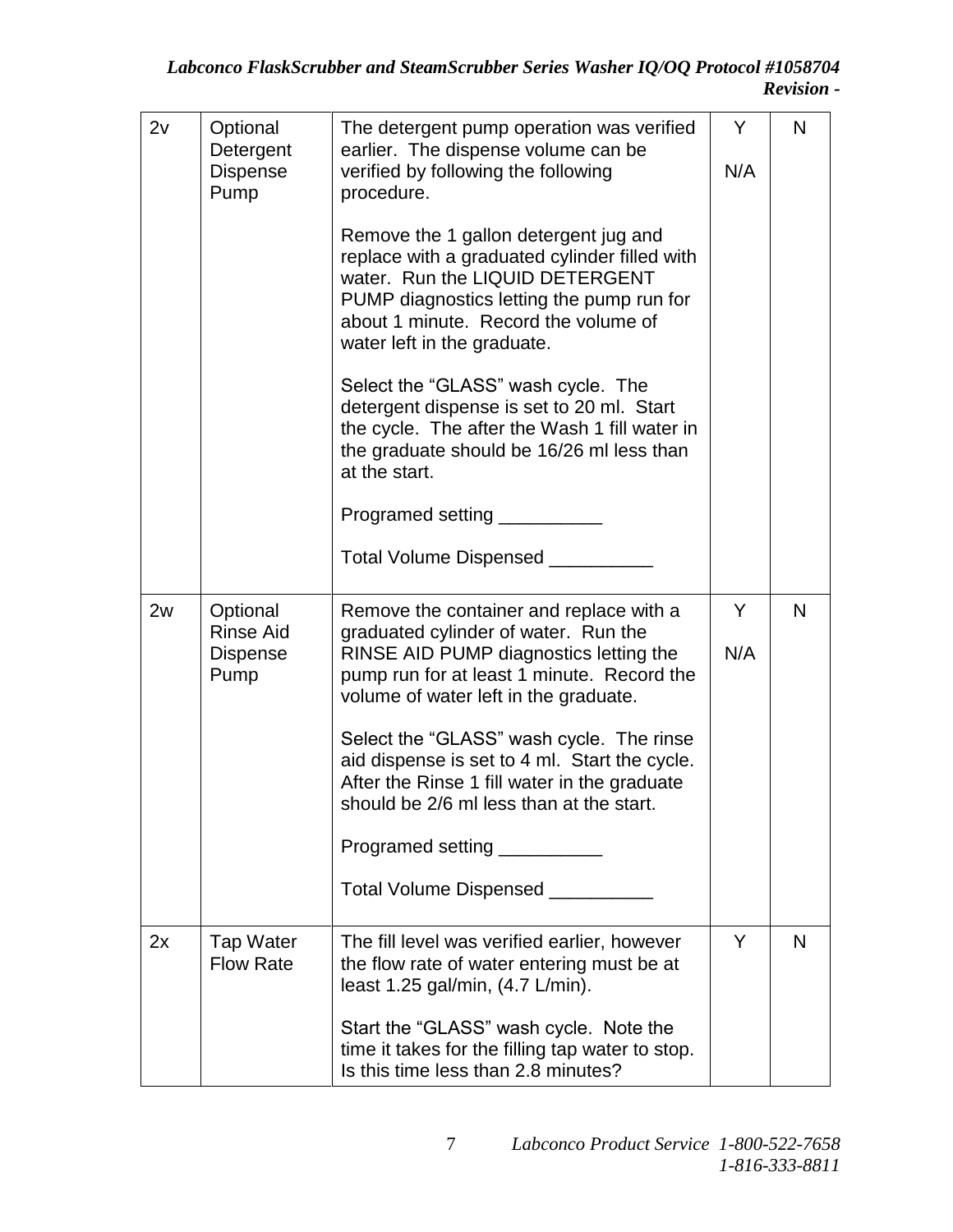| 2y | <b>Pure Water</b><br><b>Flow Rate</b> | Verify the flow rate of purified water is<br>adequate by noting the time it takes for the<br>purified water fill. The DI Pump should be<br>heard running. Did the purified water<br>complete filling in less than 5 minutes?<br>The cycle can be CANCEL'd after this test.                                                                                                                                                                                                                                                                                                                                                                                                       | Y | N |
|----|---------------------------------------|----------------------------------------------------------------------------------------------------------------------------------------------------------------------------------------------------------------------------------------------------------------------------------------------------------------------------------------------------------------------------------------------------------------------------------------------------------------------------------------------------------------------------------------------------------------------------------------------------------------------------------------------------------------------------------|---|---|
| 2z | Temperature<br>Verification           | The temperature shown on the display may<br>be verified. Open the door and secure a<br>thermocouple to the temperature probe on<br>the back wall of the wash. Close the door<br>allowing the thermocouple leads to pass<br>between the door and the seal so the<br>meters are outside the washer. Go to the<br>Sensor screen. The unit temperature will be<br>displayed.<br>The displayed temperature should not vary<br>from the meter by more than $\pm 4^{\circ}$ C when<br>temperature readings have stabilized.<br>Display Temperature _________<br>Meter Temperature _____________<br>If needed, refer to the User's Manual<br>Chapter 6 to learn to calibrate this sensor | Y | N |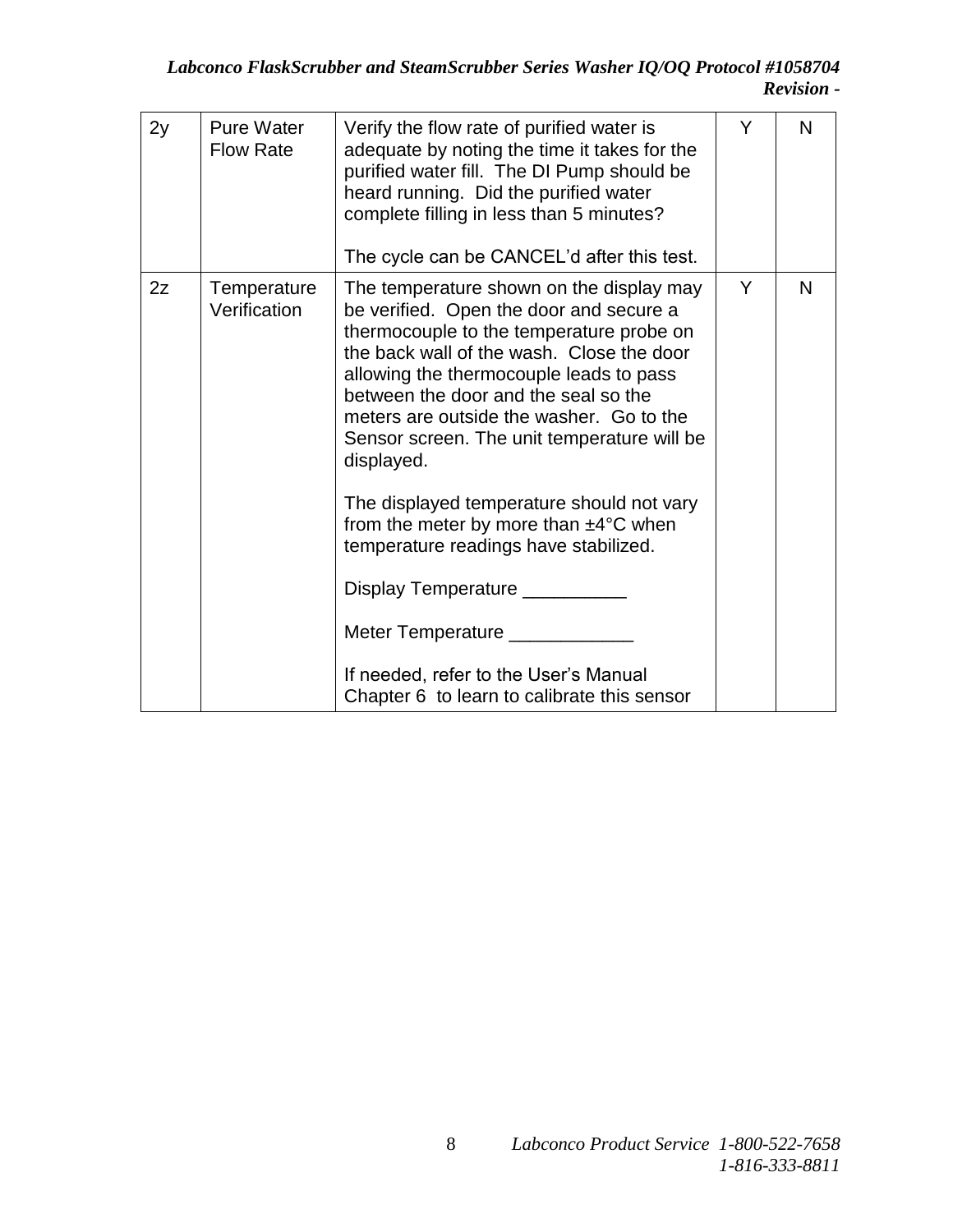| <b>Step</b>    | <b>Description</b>               | <b>Specification or Acceptance Criteria</b>                                                                                                 |            | <b>Result</b> |
|----------------|----------------------------------|---------------------------------------------------------------------------------------------------------------------------------------------|------------|---------------|
|                |                                  |                                                                                                                                             | <b>YES</b> | <b>NO</b>     |
| $\mathbf 1$    | <b>Accessories</b>               |                                                                                                                                             |            |               |
| 1a             | Racks &<br>Types of<br>Glassware | The best results often depend upon the<br>washer being equipped with the proper<br>accessories. Refer to Chapter 9 in the<br>User's Manual. |            |               |
|                |                                  | Optional racks and inserts are available.                                                                                                   |            |               |
|                |                                  | Are the appropriate racks and baskets<br>available for the type of glassware to be<br>washed?                                               | Y          | N             |
|                |                                  | The position of the upper rack can be<br>adjusted or removed. Has the optimal<br>upper rack position been selected?                         | Y          | N             |
|                |                                  | Are spindles on the lower spindle rack<br>arranged for your type of glassware? Are<br>the ports without spindles plugged?                   | Y<br>N/A   | N             |
|                |                                  | (Optional upper spindle rack too?)                                                                                                          |            |               |
| 1 <sub>b</sub> | Detergent                        | Has a low-foaming powder or liquid<br>detergent specifically formulated for<br>laboratory washers been procured for this<br>application?    | Y          | N             |
|                |                                  | Has the detergent dispenser been filled per<br>the User's Manual?                                                                           | Y          | N             |
| 1 <sub>c</sub> | Acid<br>Neutralizer              | If desired, is there neutralizing acid<br>available for use with this washer?                                                               | Y<br>N/A   | N             |
|                |                                  | Optional, is the neutralizing acid dispenser<br>filled and set per the User's Manual?                                                       | Y<br>N/A   | N             |

# **B. Operational Qualification**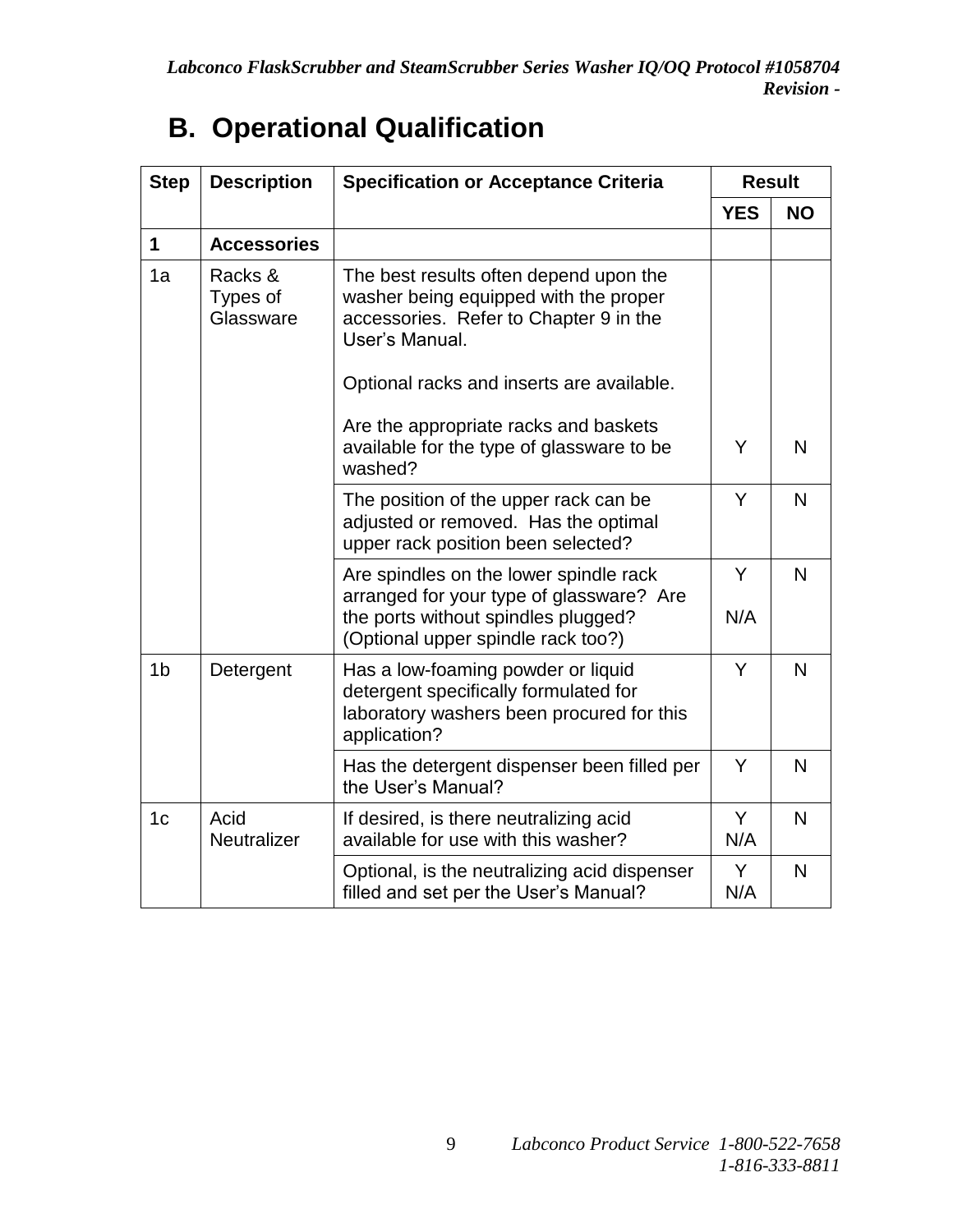| $\mathbf 2$ | <b>Wash Cycle</b>    |                                                                                                                                                                                                                                                                                                                                |     |   |
|-------------|----------------------|--------------------------------------------------------------------------------------------------------------------------------------------------------------------------------------------------------------------------------------------------------------------------------------------------------------------------------|-----|---|
| 2a          | Selecting<br>Program | Refer to Appendix C in the User's Manual.<br>Choosing the factory-set program or<br>customizing your own program to obtain<br>better wash results generally involves trial<br>runs and inspection of the glassware for<br>cleanliness.<br>Has a procedure for the selection of an<br>optimal cycle, detergent and neutralizing | Y   | N |
|             |                      | acid been adopted?                                                                                                                                                                                                                                                                                                             |     |   |
| 2b          | <b>Cleanliness</b>   | After trial runs, have successful results<br>been obtained for typical wash<br>requirements?                                                                                                                                                                                                                                   | Y   | N |
|             |                      | Have the preferred detergent and<br>neutralizing acid been proven to have<br>satisfactory results?                                                                                                                                                                                                                             | Y   | N |
|             |                      | Have the brands, types, volumes been<br>documented? Have other brands been<br>removed from the area to avoid confusion?                                                                                                                                                                                                        | Y   | N |
| 2c          | Recording<br>Data    | For a successful wash, record the "data" as<br>described in the User's Manual.                                                                                                                                                                                                                                                 |     |   |
|             |                      | Wash Water Temp. from Washer?                                                                                                                                                                                                                                                                                                  |     |   |
|             |                      | Wash Water Temp. Measured?                                                                                                                                                                                                                                                                                                     |     |   |
|             |                      | Final Rinse Water Temp. from Washer?                                                                                                                                                                                                                                                                                           |     |   |
|             |                      | Final Rinse Water Temp. Measured?                                                                                                                                                                                                                                                                                              |     |   |
|             |                      | Use the above recorded parameters as<br>reference in the future to validate                                                                                                                                                                                                                                                    | Y   | N |
|             |                      | performance of the washer. Have the<br>above values been recorded?                                                                                                                                                                                                                                                             | N/A |   |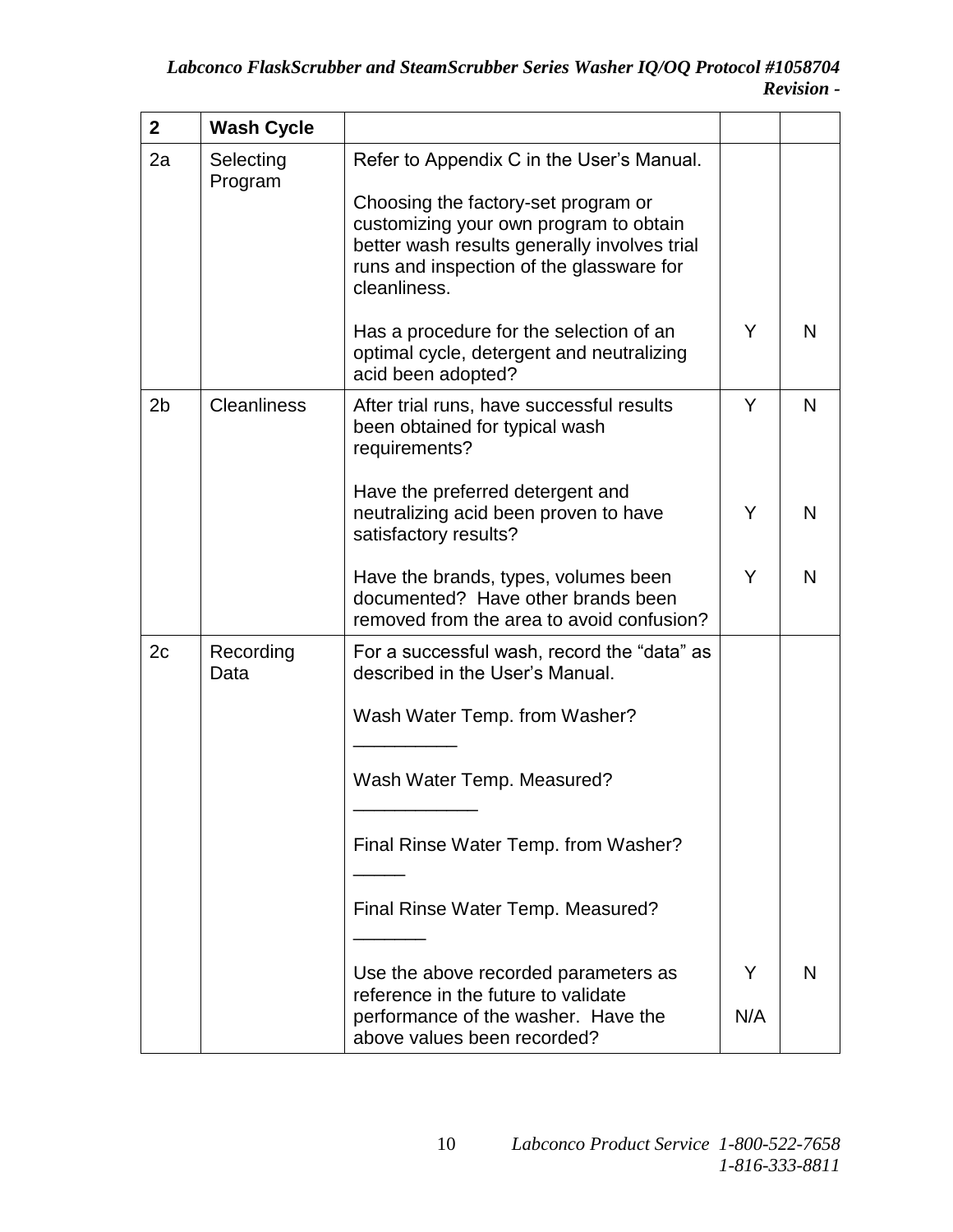| 2d             | <b>Drying</b>                            | The rate at which the washed items dry is<br>a function of their material, mass, humidity<br>and rinse temperature. If drying is<br>important to your process, has adequate<br>dry time been provided in the selected<br>program? | Y<br>N/A       | N |
|----------------|------------------------------------------|-----------------------------------------------------------------------------------------------------------------------------------------------------------------------------------------------------------------------------------|----------------|---|
| 2e             | Documentation                            | Has the desired factory-set cycle or custom<br>cycle parameters been documented and<br>stored?                                                                                                                                    | Y              | N |
| 2f             | Low Detergent<br>Level Alarm<br>Optional | Low Detergent alarm is activated by the<br>lack of fluid within the 1-gal. detergent<br>container if auto dispense is installed.<br>Does the alarm activate when the float<br>inside the bottle is lowered?                       | Y              | N |
| 2g             | Low Acid<br><b>Rinse Level</b><br>Alarm  | Low Acid Rinse alarm is activated by the<br>lack of fluid within the 1-L container if auto<br>dispense is installed. Does the alarm<br>activate when the float inside the bottle is<br>lowered?                                   | Y<br>N/A       | N |
| 2 <sub>h</sub> | Data<br>Collection                       | If the data acquisition feature via Ethernet<br>or USB is to be utilized, has it been<br>properly set up and tested? Are the<br>procedures in place for the observation<br>and storage of the measured parameters?                | Y<br>N/A       | N |
| 2i             | <b>Email Alerts</b>                      | If the Email Alerts feature is to be utilized,<br>has the Ethernet connection and Email<br>Alerts feature been set up and tested?                                                                                                 |                |   |
| 2j             | Printer                                  | If the optional printer is to be utilized, has it<br>been installed and tested. Has the proper<br>print format been selected?                                                                                                     | Y<br><b>NA</b> | N |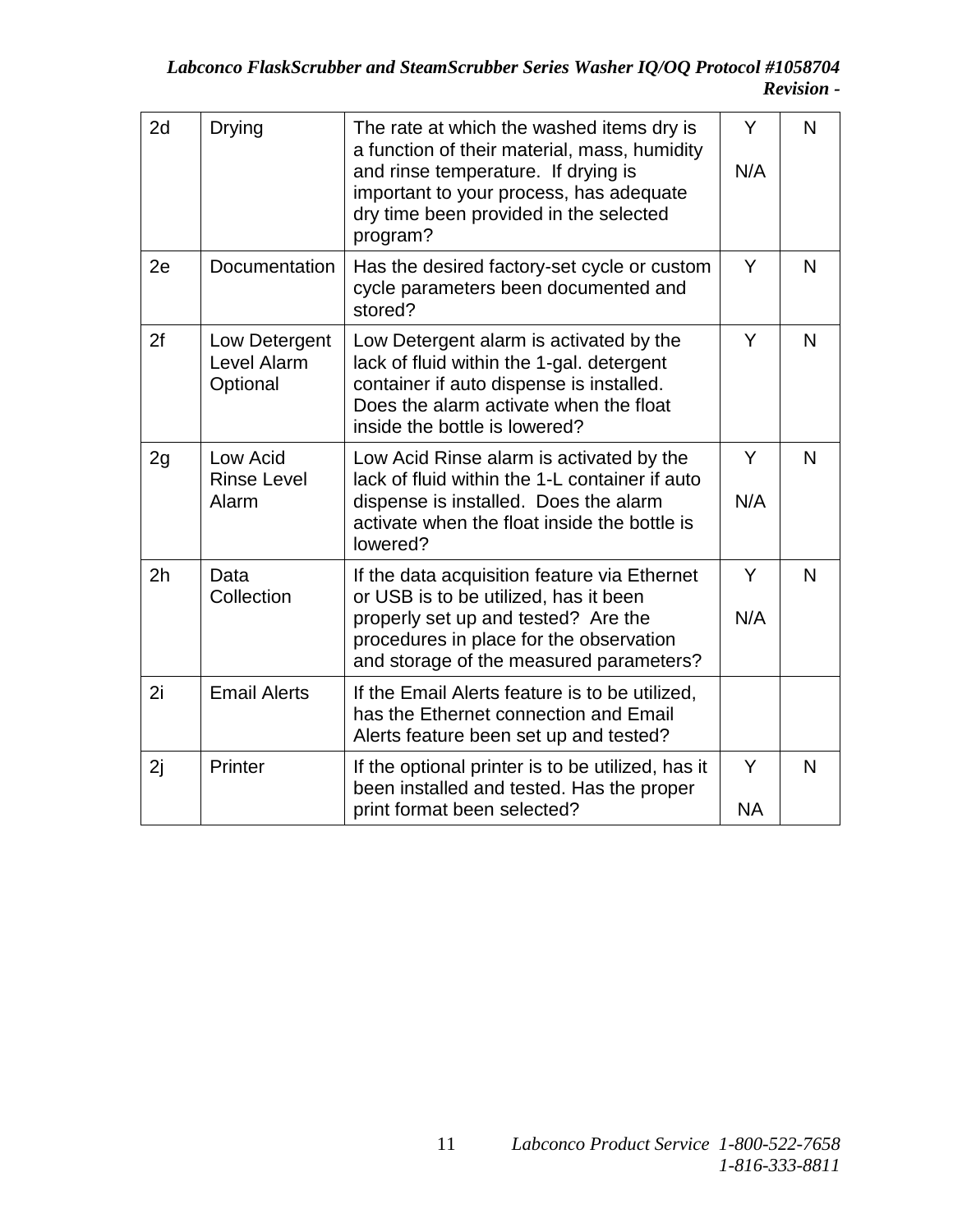| 3  | <b>Personnel</b><br>Training            |                                                                                                                                                                                                                                                                                                                                                                                     |   |   |
|----|-----------------------------------------|-------------------------------------------------------------------------------------------------------------------------------------------------------------------------------------------------------------------------------------------------------------------------------------------------------------------------------------------------------------------------------------|---|---|
| За | <b>User Training</b>                    | Have all users been properly trained on the<br>operation and limitations of the washer?<br>Do all users understand:<br>Which programs and racks are to be<br>used;<br>Proper way to load each type of<br>glassware;<br>How and when to fill detergent and<br>neutralizing acid dispensers;<br>How to start and interrupt cycles;<br>Where washer manual and<br>procedures are kept? | Y | N |
|    |                                         |                                                                                                                                                                                                                                                                                                                                                                                     |   |   |
| 4  | <b>Preventive</b><br><b>Maintenance</b> | Add the following item(s) to the company's<br>preventive maintenance plan?                                                                                                                                                                                                                                                                                                          |   |   |
| 4a | Sump Screen                             | Inspect and clean sump screen as required                                                                                                                                                                                                                                                                                                                                           | Υ | N |